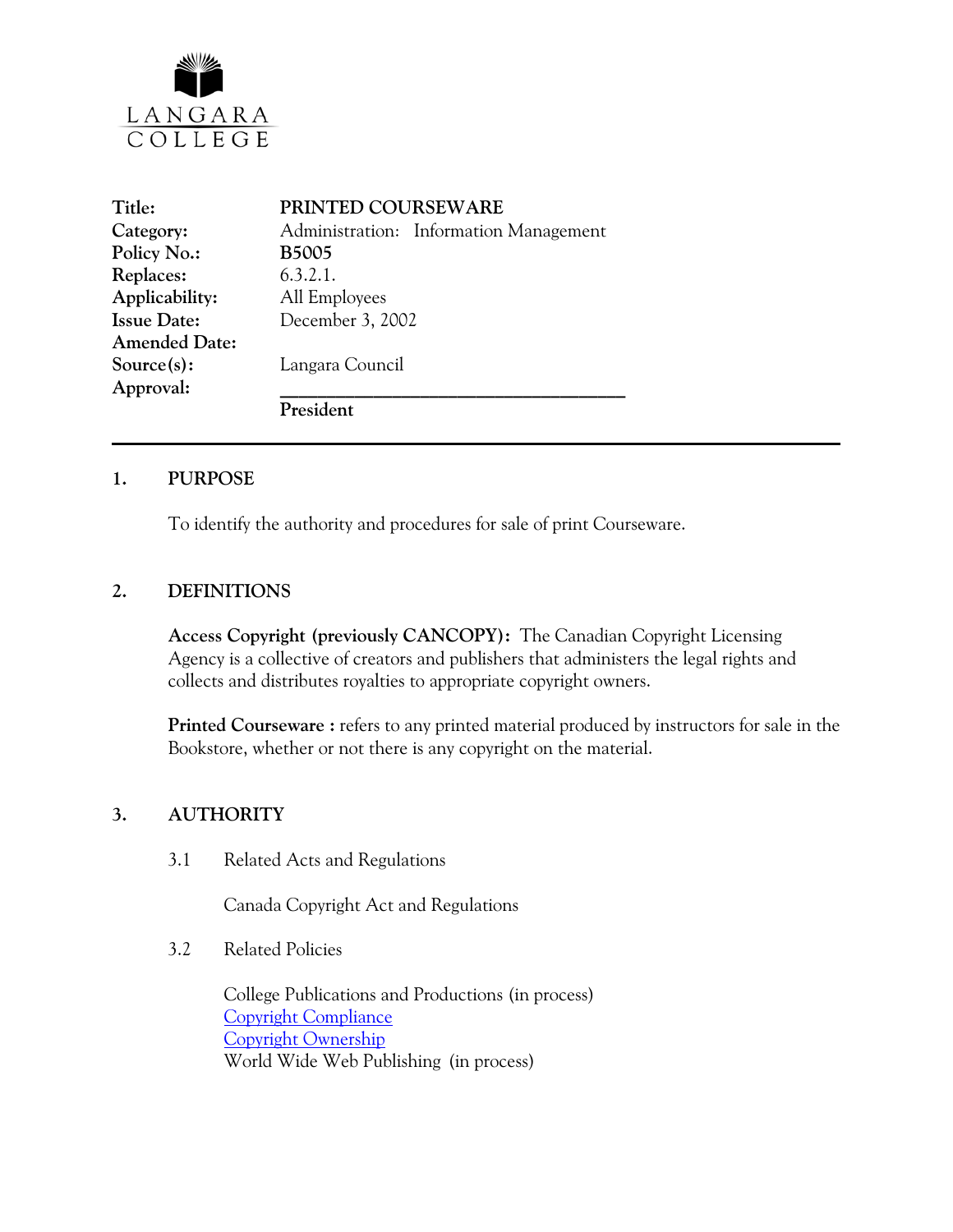## **4. RELATIONSHIPS WITH COLLECTIVE AGREEMENTS**

[Langara Faculty Association Collective Agreement](http://www.langara.bc.ca/hr/LFA.pdf)

### **5. POLICY**

- 5.1 All print Courseware will be produced by the Langara College Print Shop.
- 5.2 Any print Courseware that is sold to students will be sold through the Bookstore.
- 5.3 All print Courseware sold to students will be recorded to meet the requirements of College licensing agreements.
- 5.4 All print Courseware will meet copyright requirements and have the copyright ownership clearly identified.
- 5.5 All print Courseware will be identified using Langara College graphic standards.

### **6. GUIDELINES/STANDARDS**

Kornfeld, Judy, and Niina Mitter. [Langara College Library Copyright Guide.](http://www.langara.bc.ca/library/facservices/copyright.html) Rev. ed. Vancouver, B.C.: Langara College, 2001. [Linked in the Web version]

Langara College Graphic Standards Guidelines.

# **7. EXCEPTIONS**

N/A

#### **8. PROCEDURES**

- 8.1 Instructors will complete a Courseware Production Form to produce print Courseware. The Courseware Production Form must be accompanied by a Access Copyright (previously CANCOPY) form for copyright material and the original material.
- 8.2 For out of print books, the Bookstore Manager will attempt to arrange for copyright permission to be secured for a reprint.
- 8.3 The Bookstore Manager will price the Courseware to include all production costs, copyright costs and normal college mark up.